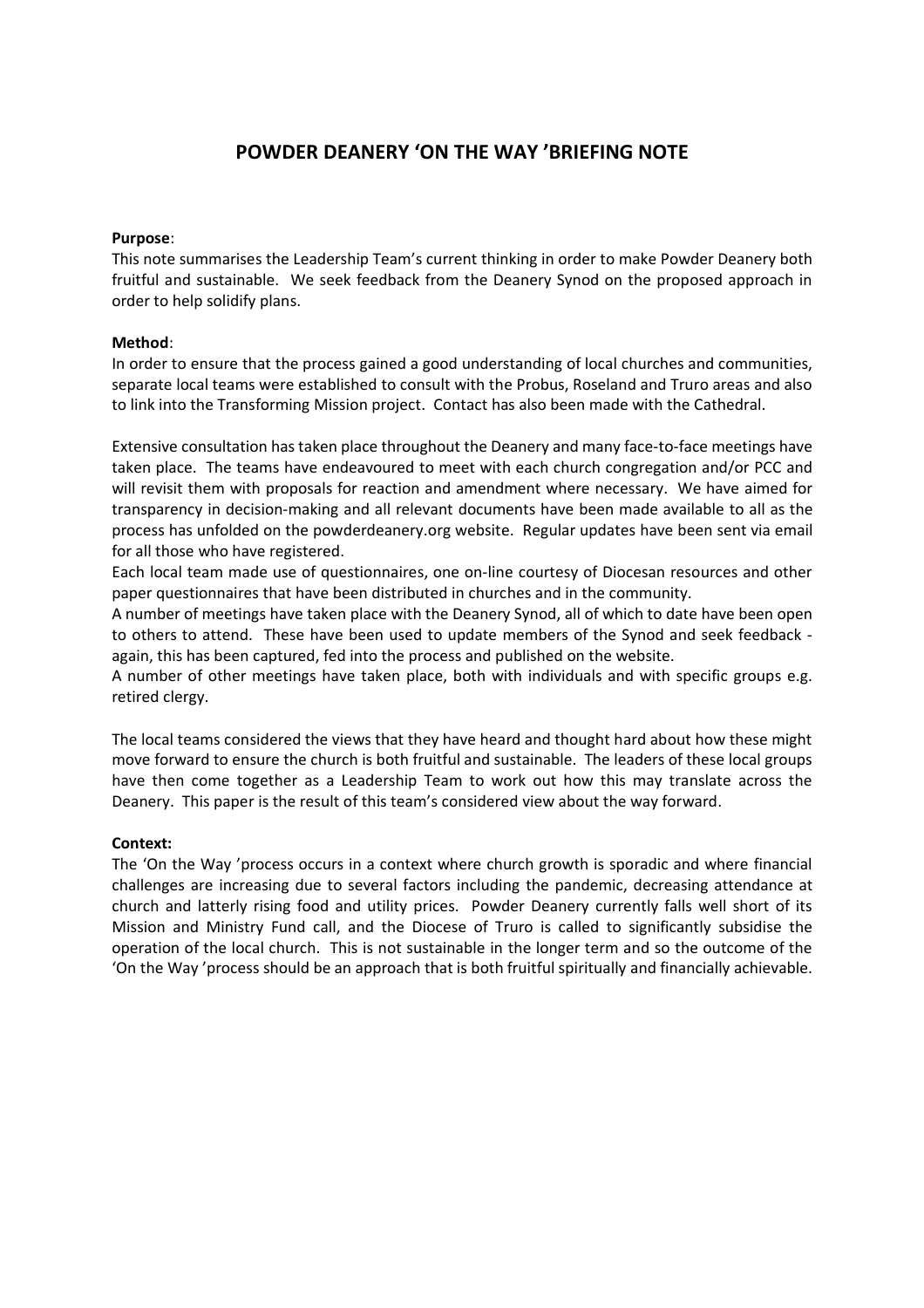#### **What congregations told us:**

The local teams held extensive consultations, and some common themes emerged from these conversations:

- $\Rightarrow$  There is a real commitment to maintaining and growing the church but that may who had responsibility for running churches e.g. PCC members and church wardens were frequently exhausted and saw no 'cavalry coming over the hill'
- $\Rightarrow$  There was a desire for inspired leadership leaders who walked the gospel but also built teams and worked collaboratively with them to deliver both services and the wider mission of the church
- $\Rightarrow$  There was a desire for named leadership for every church
- $\Rightarrow$  It was perceived that there was very little support from the Diocese when leadership was not available
- $\Rightarrow$  Financially, many churches were in challenging situations
- $\Rightarrow$  Churches were emerging from the pandemic uncertain what the future might hold regarding the return to pre-pandemic numbers in attendance and whether giving would 'rebound' to previous levels

### **The Deanery Plan**

### **1) Overarching vision:**

*The Deanery plan seeks to help every church community grow and be fruitful.*

- a. Powder Deanery embraces a wide range of theology; this plan honours these differences and seeks to allow all churches to flourish
- b. Our churches are Christ-centred first and foremost: valuing the sacraments, scripture and a spirit-led life to transform our lives and those around us

#### **2) What is needed to deliver the vision**

- **a.** Our consultations heard repeatedly that inspirational leadership was vital if the church was to grow and be fruitful.
- **b.** Against a backdrop of reducing clergy numbers, it wasimportant that each church had an identifiable leader who took responsibility for leading their community in fruitful mission. They would be responsible for not only the day-to-day running of the church but its mission in the community and the spiritual welfare of its congregation
- **c.** Where necessary there may be different approachesfor the different areas of Probus, the Roseland and Truro
- **d.** Where possible, a cohesive approach acrossthe Deanery to matters which affect each church community to stop duplication, increase support and increase effectiveness

#### **3) Three missional communities**

It is intended therefore to group the deanery into three missional communities: Probus, The Roseland, and Truro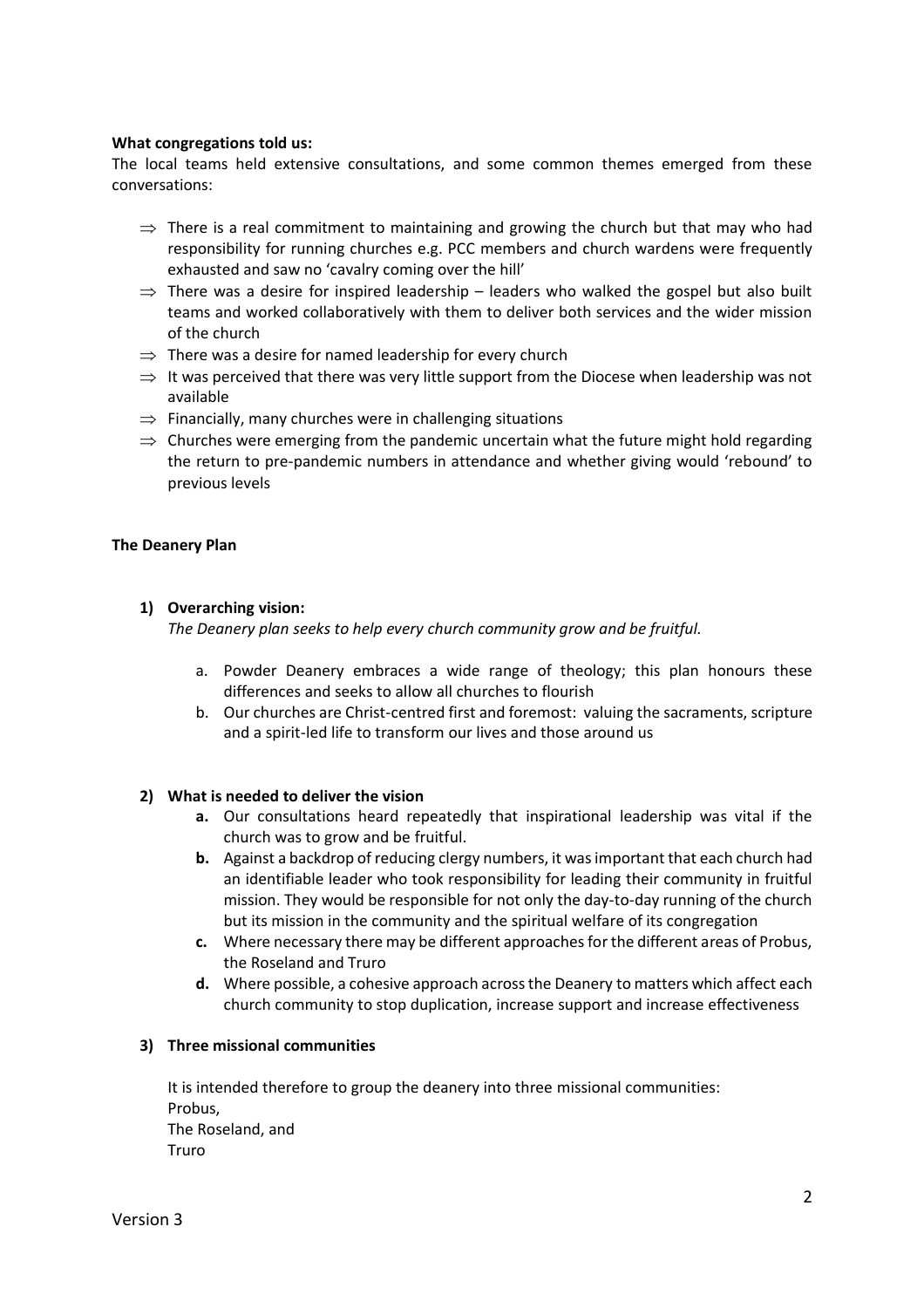### **4) A sustainable deployment of resources**

The Deanery needs to be able to fund the ministry resources which are deployed. A decreased number of clergy leaves options of spreading scarce resources even further and risks leaving worshipping communities even more isolated.

A model of 'Oversight Ministry' is our way of mitigating against this risk and aims to support each church with a 'Focal Minister' who is responsible for leading each congregation.

By moving to a model of Oversight Ministry and Focal Ministry, each church and worshipping congregation is appropriately led, sustained and supported.

This, of course, has major implications for how ministry is delivered. A small number of Oversight Ministers, all ordained, will have the legal responsibility for a number of churches or congregations each of which is led by a Focal Minister. In some cases this focal minister may not be ordained. Oversight Ministers will themselves also have direct responsibility for one church as its focal minister.

Key to the success of this structure is the identification, nurturing and release of focal ministers.

The structure of the churches in the Deanery is represented below:

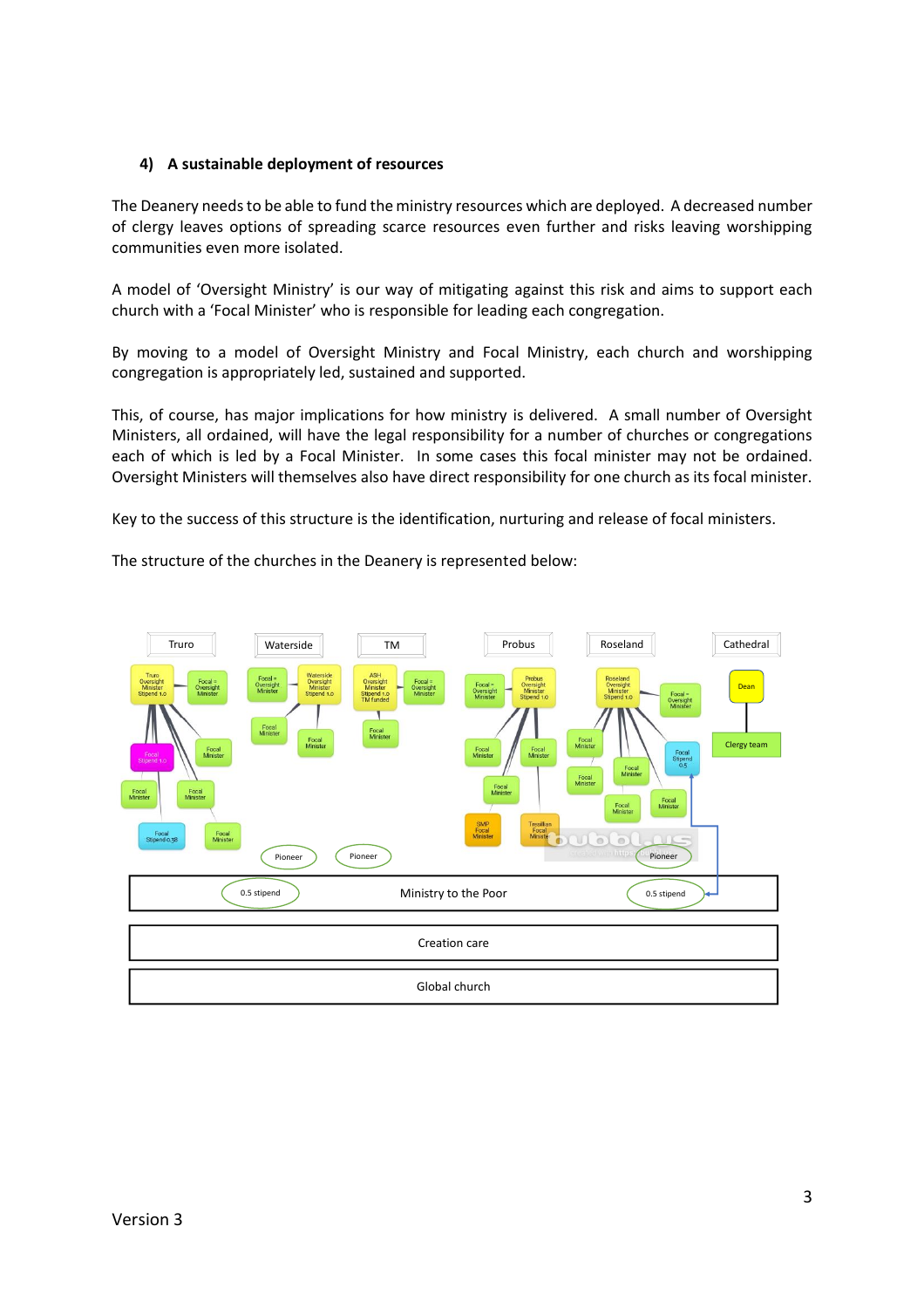It is proposed that the Deanery establishes a 'guild 'of focal ministers who learn and train together, support and pray for each other and hold each other accountable as well as each coming under the authority of an oversight minister. This is an on-going process which does not end on appointment to the role but which carries on throughout the Focal Minister's time leading a congregation or church. The 'guild 'will operate in the background and provide a home for focal ministers, developing their skills and deepening their faith. Funding is sought to support this initiative - whilst this is modest in relative terms it is key to bed the 'guild 'into being.

From the congregation's perspective, many churches have expressed a desire to have a named and consistent leader who is responsible for providing both direction and support to congregations. The focal minister model provides this structure and continuity and allows ownership and accountability for growth in faith.

## **5) Four cross Deanery strands**

In addition, we also want to create four new strands: Four main ways in which the Deanery could collaborate effectively:

- 1. Pioneer Ministry
- 2. Ministry to the poor
- 3. Creation care
- 4. Global church

## **CROSS DEANERY - STRAND ONE**

## **Pioneer Ministry**

Truro benefits from the establishment of a Transforming Mission site at All Saint's Highertown. Each of the Mission Areas identified by the 'On the Way' process has highlighted an intention to take forward pioneering ministry in one form or another and opportunities for this vary from area to area.

It is proposed that this is nurtured and resourced from the current Transforming Mission team, and whilst the bulk of opportunities may lie in Truro, there will be other avenues in both the Roseland and Probus to establish pioneering ministries there as well.

Led by the Pioneer Minister, the team will identify, in consultation with individual churches across the Deanery, where a pioneering approach may most likely bear fruit and begin to resource accordingly. It is proposed the TM hub provides training for lay volunteers to reach out to untouched communities and supports them as they begin their work. A cohort of individuals will be identified who have the necessary depth of faith and life skills to connect with those who are unlikely to cross the threshold of a church. This cohort will be trained together and provide mutual support and on-going development as experimental sites are explored - not all will flourish but it is believed that where God is at work, much fruit will be seen.

It is proposed that there is a dedicated link between the TM programme and the Deanery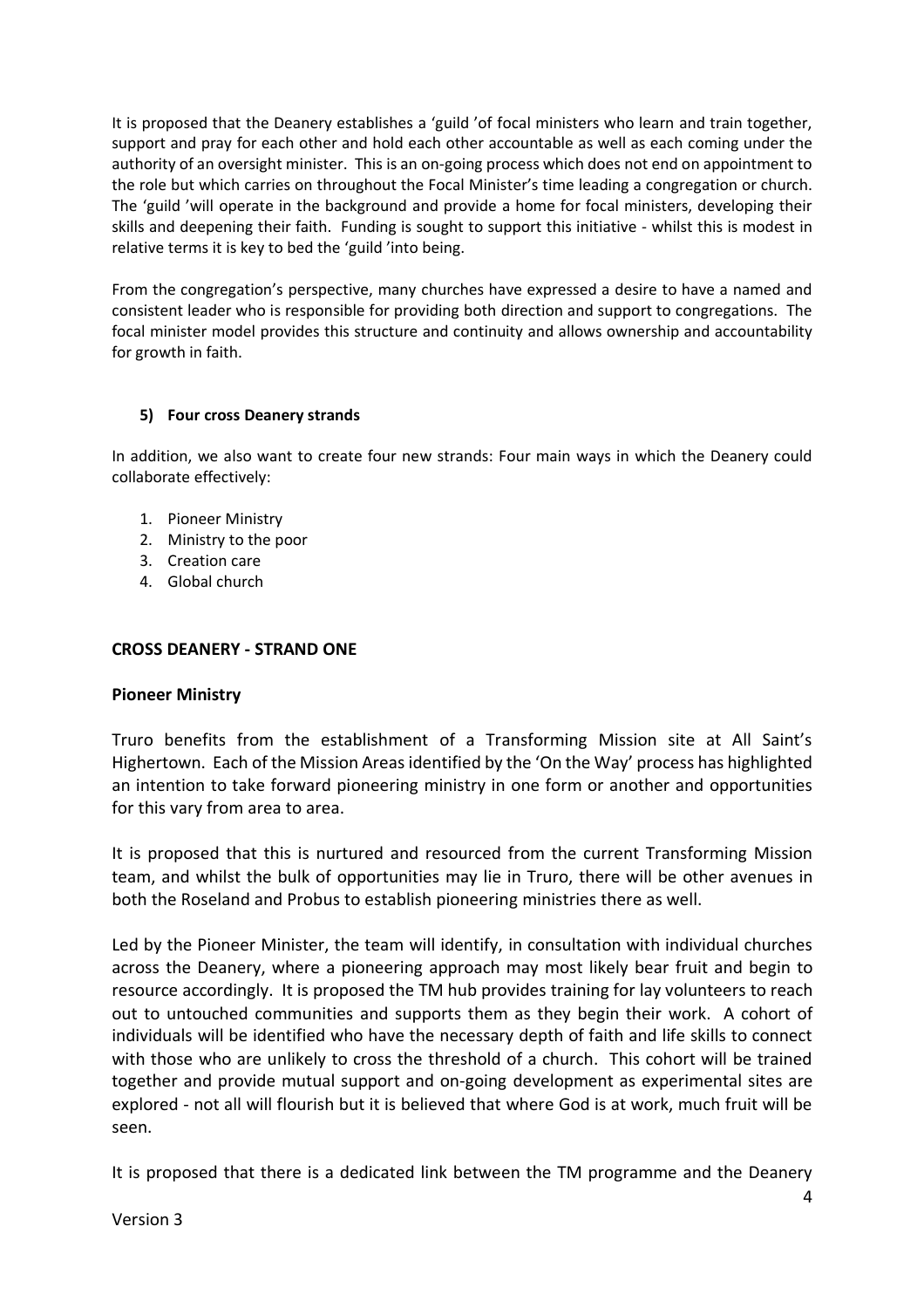plan. This would be funded as part of the Transforming Mission project for the lifetime of the project (until 2025) and so be of no cost to the Deanery. Beyond 2025, the self-funding element of the TM project may be able to continue this work.

Pioneers will not just be based in Truro. We will be seeking to raise new funds to appoint a Pioneer Minister on the Roseland (£25,000) asking the Diocese to partner with us in the appointment providing a house at Gerrans.

## **CROSS DEANERY - STRAND TWO**

## **Ministry to the poor**

It is sad to say that, in order to future-proof this plan, it is necessary to take account of the deteriorating financial circumstances of many families over the coming years. Increasing fuel costs, increasing food costs, and increasing inflation are very likely to push many more individuals into poverty.

The church in Powder deanery believes that is has a special place in ministering to those in need. The Social Justice minister post under Transforming Mission is already orientated in this direction, and this plan seeks funding for two 0.5 stipendiary posts through LICF funding to support this effort, again across the deanery but inevitably primarily focused on the Truro area. This funding is sought from the Diocese under LICF for a period of three years in the first instance.

One 0.5 post is combined with the 0.5 stipendiary post in the Roseland. This would have a deanery-wide remit in regards of service to the poor, focusing initially on the Hendra, Malabar and Trelander areas of Truro and expanding to take in pockets of deprivation in the Roseland and Probus. It is likely that this work would be closely allied to the work of the current Social Justice Minister role, funded under TM and due to terminate in 2025.

The other stipendiary 0.5 post funded under LICF would support this work and offer distinct support to those with debt and addiction issues. The bid would be for the Diocese to support this post for a minimum of three years.

# **CROSS DEANERY - STRAND THREE**

## **Creation care**

Many churches and the Cathedral, under the auspices of Rev. Canon Elly Sheard, are already working hard in this area but the Deanery recognises that there is a long way to go. Some churches are only beginning to address this issue, and it is believed that a Deanery-wide programme, where those who are more advanced can encourage and advise those further behind, can move this agenda forward more quickly.

There is excitement and enthusiasm for this in many quarters and it is believed by harnessing